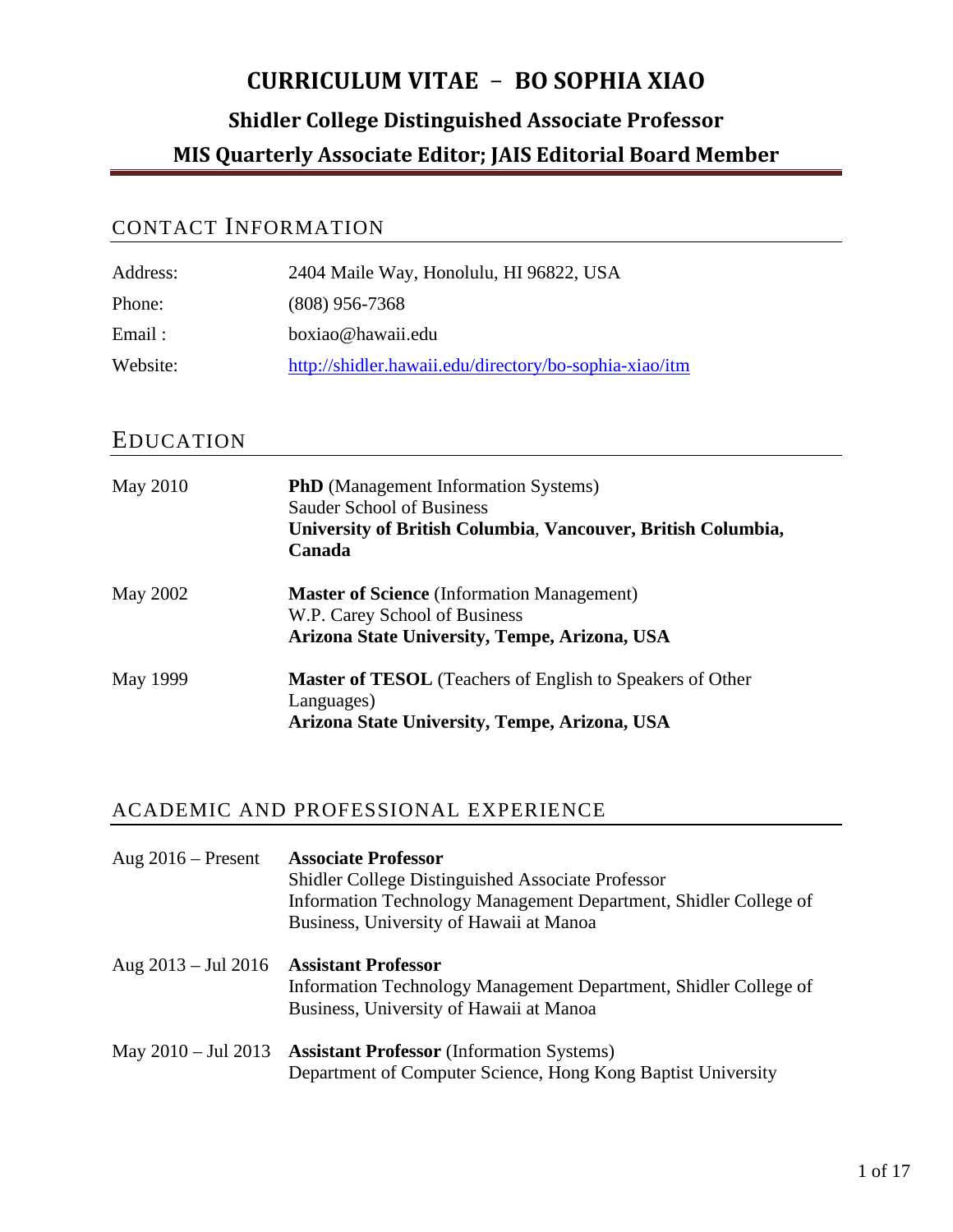#### **Shidler College Distinguished Associate Professor**

#### **MIS Quarterly Associate Editor; JAIS Editorial Board Member**

| Aug 2008 - May 2010 Lecturer (Information Systems)           |
|--------------------------------------------------------------|
| Department of Computer Science, Hong Kong Baptist University |

Sep 2003 - Jul 2008 **Research Assistant**, supervised by Professor Izak Benbasat Sauder School of Business, University of British Columbia, Canada

#### RESEARCH INTERESTS

- Human-Computer Interaction
- Dark Side of Information Technology
- Health Information Systems
- Digital Service Innovation
- Social Media and Social Networking

### PUBLICATIONS

Google Scholar citations of my work are available at [https://scholar.google.com/citations?user=C1dvJskAAAAJ&h](https://scholar.google.com/citations?user=C1dvJskAAAAJ&hl=en&authuser=1)  $l=e n \& a u t h u s e r = 1$ 

### **Refereed Journal Papers ( Published or Accepted for Publication )**

- Wong, Y.M., Cheung, M.K., Xiao, B., & Thatcher, J. (2021). Standing Up or Standing By: Understanding Bystanders' Proactive Reporting Responses to Online Harassment. *Information Systems Research*, (32:2), 561-581.
- Abhari, K., Davidson, E., & Xiao, B. (2021). Inventing Together: The Role of Actor Goals and Platform Affordances in Open Innovation. *Journal of the Association for Information Systems*, forthcoming.
- Chen, Y., Aljafari, R., Xiao, B., & Venkatesh, V. (2021). Empowering physicians with health information technology: An empirical investigation in Chinese hospitals. *Journal of the American Medical Informatics Association*, (28:5), 915-922.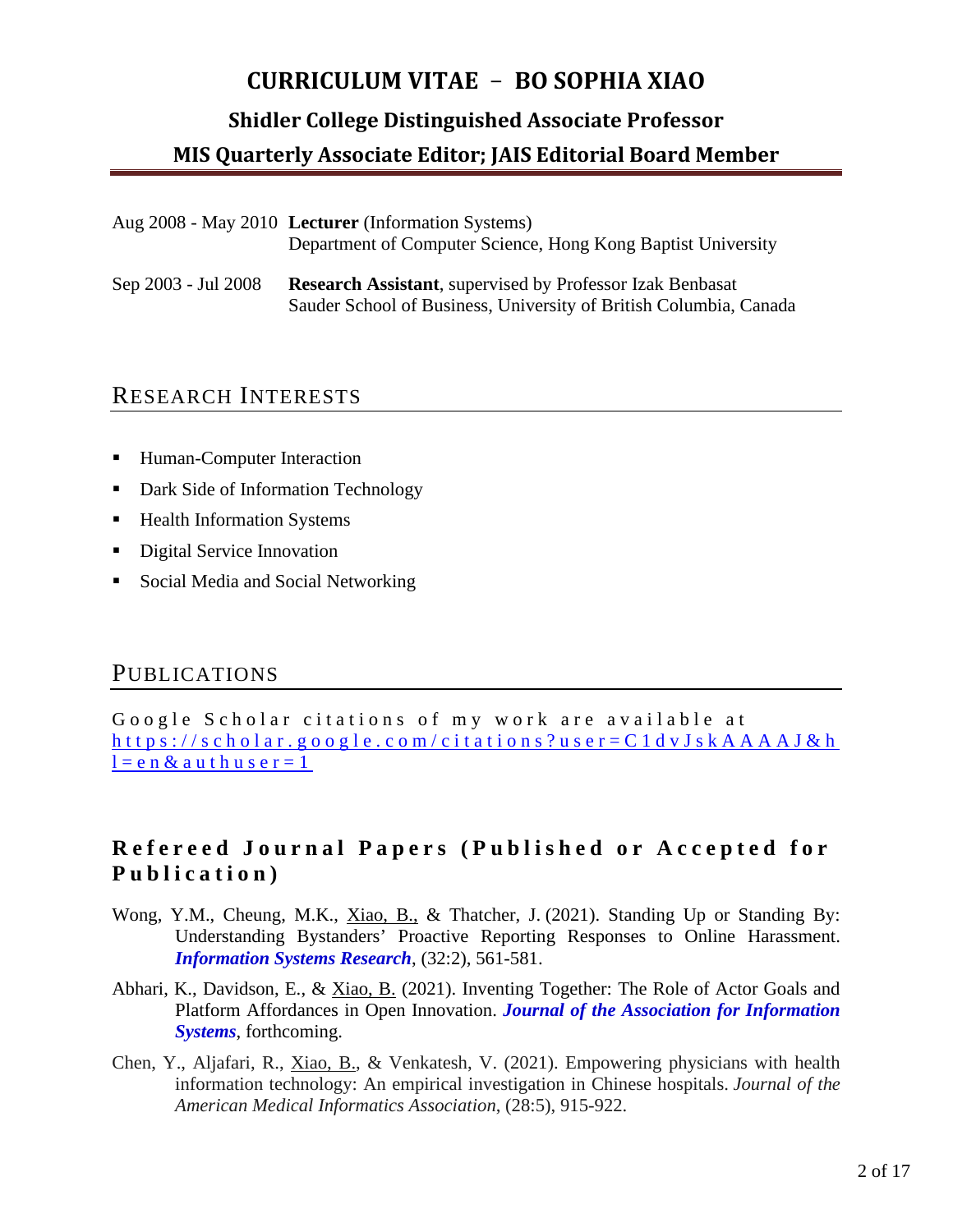#### **Shidler College Distinguished Associate Professor**

- Abhari, K., Davidson, E., & Xiao, B. (2020). Modeling Social Product Development Process, Technology, and Governance. *IEEE Transactions on Engineering Management,* (Feb), 1-14.
- Abhari, K., Davidson, E., & Xiao, B. (2019). Collaborative Innovation in the Sharing Economy: Profiling Social Product Development Actors through Classification Modeling. *Internet Research,* (29:5), 1014-1039*.*
- Abhari, K., Davidson, E., & Xiao, B. (2019). Experience First: Investigating Co-creation Experience in Social Product Development Networks. *AIS Transactions on Human-Computer Interaction,* (11:1), 1-32*.*
- Xiao, B. & Benbasat, I. (2018). An Empirical Examination of the Influence of Biased Personalized Product Recommendations on Consumers' Decision Making Outcomes. *Decision Support Systems*, (110), 46-57.
- Abhari, K., Davidson, E., & Xiao, B. (2018). A Risk Worth Taking? The Effects of Risk and Prior Experience on Co-Innovation Participation. *Internet Research*, (28:3), 804-828.
- Wong, Y.M., Cheung, C.M.K., & Xiao, B. (2017). Does Gender Matter in Cyberbullying Perpetration? An Empirical Investigation. *Computers in Human Behavior*, (79), 247-257.
- Liu, F., Xiao, B., Tan, C.W., and Lim, E. (2017). The Art of Appeal in Electronic Commerce: Understanding the Impact of Product and Website Quality on Online Purchases. *Internet Research*, (27:4), 752-771. *Highly Commended Paper in Internet Research, Emerald Literati Awards for Excellence.*
- Liu, F., Xiao, B., Lim, E., and Tan, C.W. (2017). Investigating the Impact of Gender Differences on Alleviating Distrust via Electronic Word-of-Mouth. *Industrial Management & Data Systems*, (117:3), 620-642.
- Abhari, K., Davidson, E., & Xiao, B. (2017). Co-Innovation Platform Affordances: Developing a Conceptual Model and Measurement Instrument. *Industrial Management & Data Systems*, (117:5), 873-895.
- Xiao, B. & Benbasat, I. (2015). Designing Warning Messages for Detecting Biased Online Product Recommendations: An Empirical Investigation. *Information Systems Research,* (26:4), 793-811.
- Choi, B., Jiang, J., Xiao, B., & Sung (2015). Embarrassing Exposures in Online Social Networks: Relationship Bonding and Privacy Invasion. *Information Systems Research,* (26:4), 675- 694.
- Cheung, M.K., Xiao, B., and Liu, L. (2014). Do Actions Speak Louder than Voices? The Signaling Role of Social Information Cues in Influencing Consumer Purchase Decisions. *Decision Support Systems*, 65, 50-58.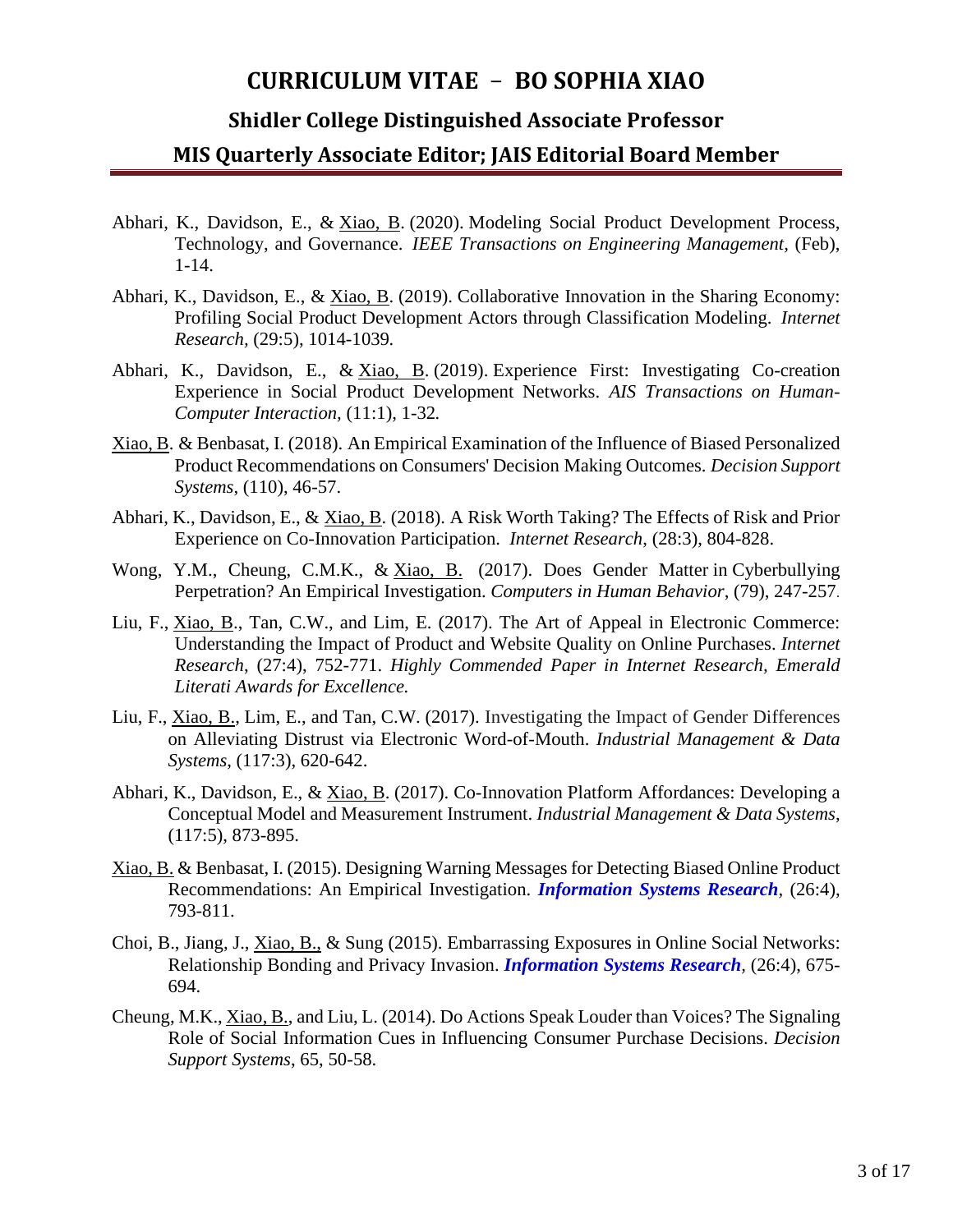#### **Shidler College Distinguished Associate Professor**

#### **MIS Quarterly Associate Editor; JAIS Editorial Board Member**

- Xiao, B. and Wong, Y.M. (2013). Cyber-bullying among University Students: An Empirical Investigation from Social Cognitive Perspective. *International Journal of Business and Information*, (8:1), 34-69.
- Tao, L., Liu, J., and Xiao, B. (2013) [Effects](http://dx.plos.org/10.1371/journal.pone.0021959) of Geodemographic Profiles on Healthcare Service Utilization: A Case Study on Cardiac Care in Ontario, Canada. *BMC Health Services Research,* 13:239.
- Lim, E., Tan, C.W., Cyr, D., Pan S.L. and Xiao, B. (2012) Advancing Public Trust Relationships in Electronic Government: The Singapore E-Filing Journey. *Information Systems Research*, (23:4), 1110-1130.
- Xiao, B. and Benbasat, I. (2011). Product-Related Deception in E-Commerce: A Theoretical Perspective. *Management Information Systems Quarterly,* (35:1), 169-195.
- Liu, J., Tao, L., and Xiao, B. (2011) [Discovering the Impact of Preceding Units' Characteristics](http://dx.plos.org/10.1371/journal.pone.0021959)  [on the Wait Time of Cardiac Surgery Unit from Statistic Data.](http://dx.plos.org/10.1371/journal.pone.0021959) *PLoS ONE*.
- Xiao, B. and Benbasat, I. (2007). E-Commerce Product Recommendation Agents: Use, Characteristics, and Impact. *Management Information Systems Quarterly* (31:1), 137- 209.

## **Refereed Journal Papers (Under Review)**

- Chan, T., Cheung, MK, Xiao, B., Lee, Z., & Benbasat, I. (2021). Investigating What Makes Bystanders Join-in to Support a Bully on Social Networking Sites. Under revision for 3rd round review at Information Systems Research.
- Zhou, WX, Li, C., & Xiao, B. (2021). Does Platform Participation Investment Reinforce Herding Effect? Evidence from the P2P Lending Microfinance Market. Under revision for 2nd round review at Management Information Systems Quarterly.
- Hu, M., Liu, X., Xiao, B., & Shao, J. (2021) Is My Doctor Observing Me? Impact of Doctors' Presence on Patients' Review Behaviors in Online Health Platforms. Under revision for 2nd round of review at the Journal of the Association for Information Science and Technology.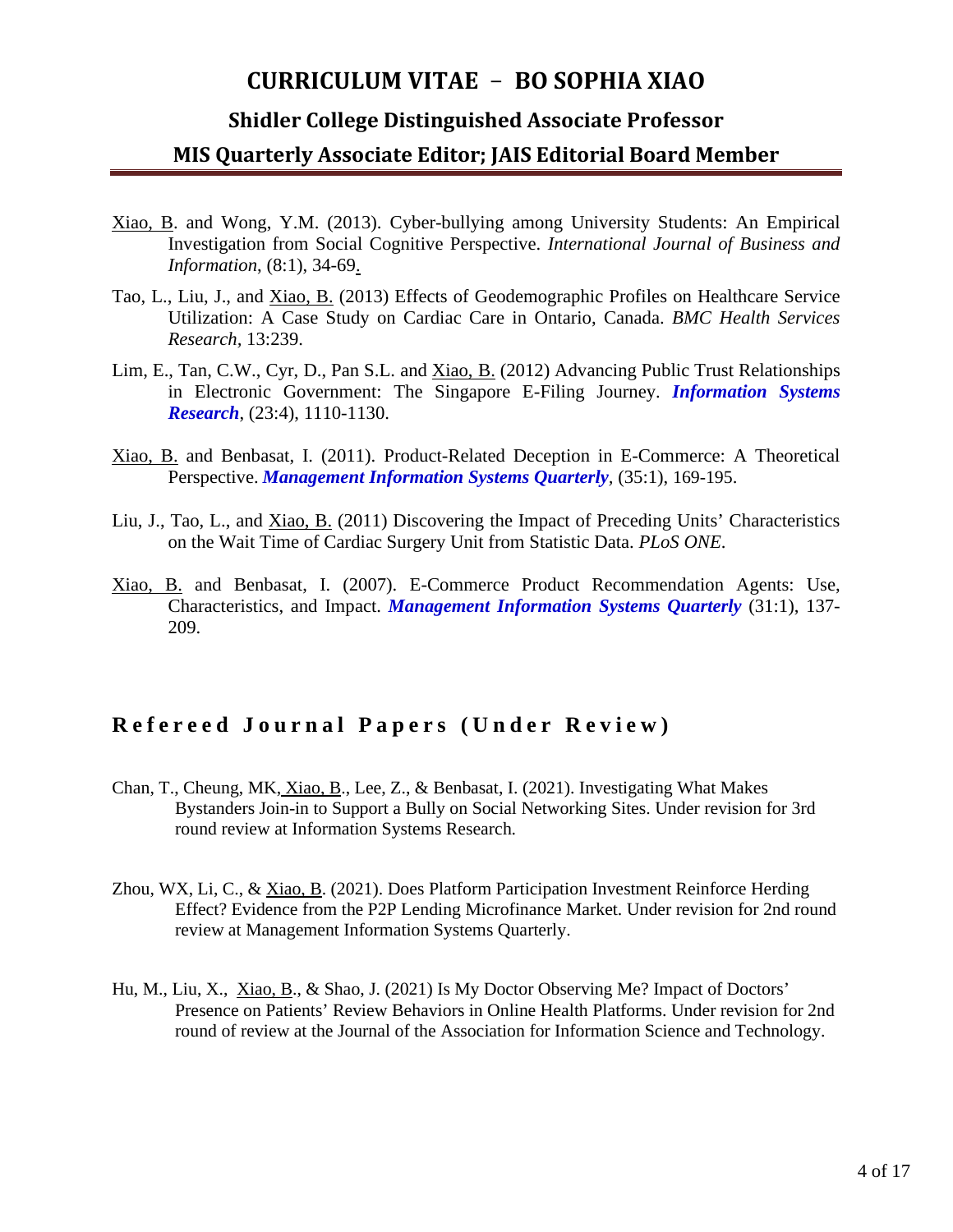#### **Shidler College Distinguished Associate Professor**

#### **MIS Quarterly Associate Editor; JAIS Editorial Board Member**

### **Refereed Conference Papers ( Presented )**

- Sosa, L.. Abhari, K., Pesavento, M., Koobchehr, F., & Xiao, B. (January 2021). Service Failure Recovery in the Sharing Economy: A Case Study of Airbnb. (*HICSS 2021*).
- Liu, Y., Liu, Y., & Xiao, B. (January 2020). Modelling Work Effort of Workers in the Crowdsourcing Intermediary Market. (*HICSS 2020*). Maui, Hawaii.
- Barnes III, B. W., & Xiao, B. (December 2019). Organizational Adoption of Blockchain Technology: an Ecosystem Perspective. (*DIGIT 2019).* Munich, Germany.
- Hu, M., Xiao, B., & Shao, J. (June 2019). Designing Needs-driven Sharing Economy Platforms: Theoretical Development and Empirical Investigation from an Affordance Perspective. (*The 13th China Summer Workshop on Information Management*). Shenzhen, China.
- Hu, M., Liu, X., Xiao, B., & Shao, J. (January 2019). The Impact of Self-awareness of Being Observed on Patient Content Generation: An Empirical Examination from a Quasi Experiment. (*HICSS 2019*). Maui, Hawaii.
- Vaghefi, I., Turel, O., Xiao, Bo., & Matta, V. (December 2018). Digital Detox? Understanding Users' Abstinence frm Social Network Sites Use. *(ICIS 2018*). San Francisco, California.
- Abhari, K., Xiao, B., & Davidson, E. (July 2018) Open Innovation Platform: The Role of Actor Capability in (Re)Defining Platform Affordances. (*HCI International 2018*).
- Abhari, K., Davidson, E., & Xiao, B. (January 2018) Classifying Motivations in Social Product Development Networks: A Discriminant Analysis of Actor Profiles. (*HICSS 2018*). Big Island, Hawaii.
- Liu, F., Lim, E., Tan, C.W., and Xiao, B. (December 2017) Passing Down the Experience: Exploring the Effects of Online Customer Reviews on Service Diagnosticity. (*ICIS 2017*).
- Abhari, K., Xiao, B. & Davidson, E. (August 2017) Co-innovation Experience in Social Product Development Networks: Construct Development and Measurement Validation. (*AMCIS 2017*). Boston, Massachusetts.
- Abhari, K., Xiao, B. & Davidson, E. (July 2017) Communication in Co-Innovation Networks: A Moderated Mediation Model of Social Affordances, Social Experience, and Desire for Learning. (*HCII 2017*). Vancouver, Canada.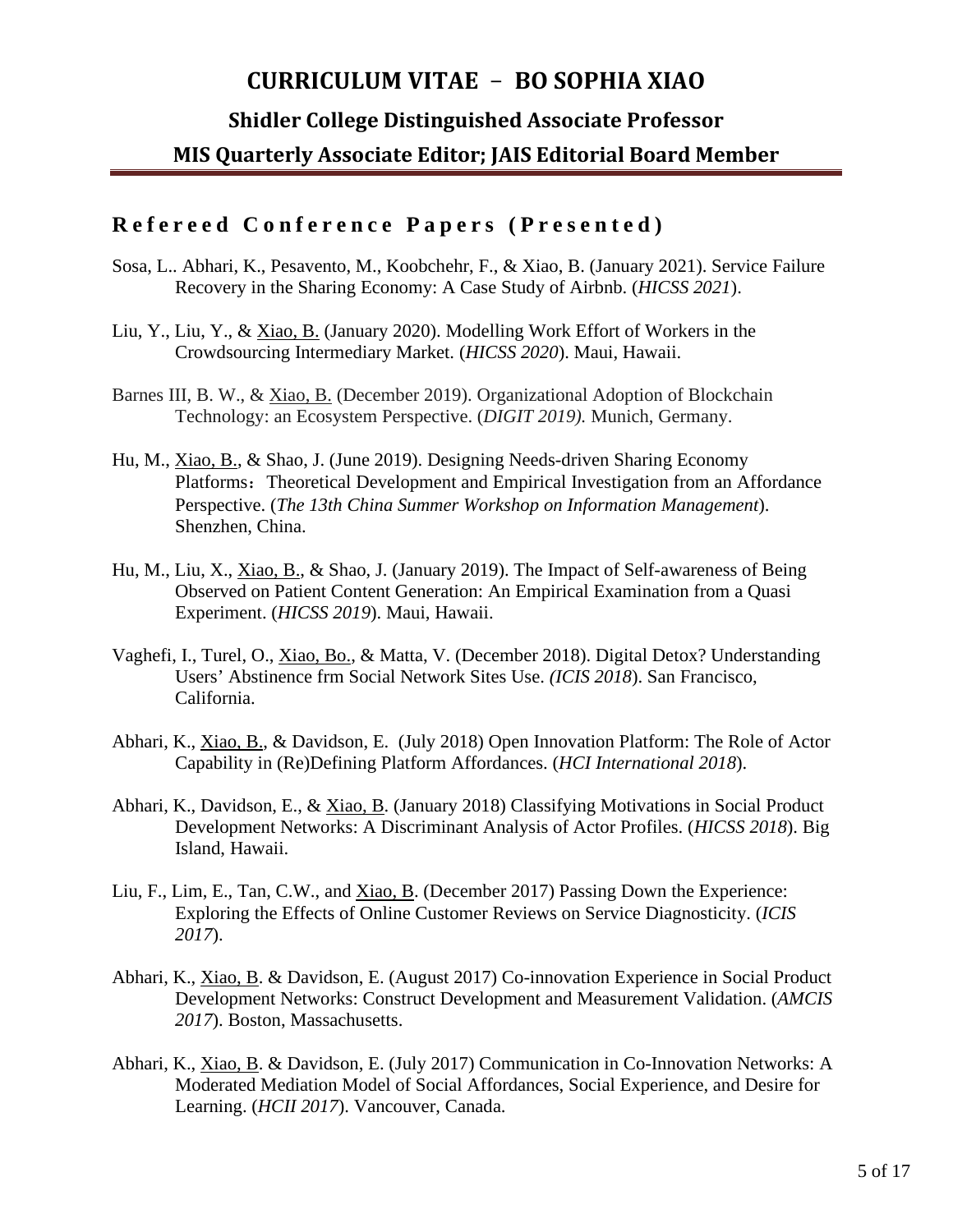#### **Shidler College Distinguished Associate Professor**

- Abhari, K., Davidson, E., & Xiao, B. (January 2017) Perceived Individual Risk of Co-innovation in Collaborative Innovation Networks. (*HICSS 2017*). Big Island, Hawaii.
- Liu, F., Xiao, B., Lim, E., and Tan, C.W. (June, 2016) Learning by Doing: Understanding the Role of Affordance Informativity in Information Search Performance. (*ICIS 2016*). Dublin, Ireland. *Nominated as the best theory paper.*
- Liu, F., Xiao, B., Lim, E., and Tan, C.W. (June, 2016) Searching for What I Want: Understanding the Impact of Anticipatory Search Control on Search Efficiency. (ECIS 2016).
- Liu, F., Xiao, B., Tan, C.W., and Lim, E. (June, 2016) Is My Effort Worth It? Investigating the Dual Effects of Search Cost on Search Utility. (PACIS 2016).
- Abhari, K., Davidson, E., & Xiao, B. (June, 2016) Taking Open Innovation to the Next Level: A Conceptual Model of Social Product Development (SPD). (AMCIS 2016).
- Wong, Y.M., Cheung, C.M.K., & Xiao, B. (June, 2016) Understanding Users' Willingness to Report Online Harassment on Social Networking Sites: The Role of Efficacy. (PACIS 2016).
- Chan, T.K.H., Cheung, C.M.K., Xiao, B., & Wong, Y.M. (June, 2016). An Investigation into Cyberbullying Perpetration: A Routine Activity Perspective. (PACIS 2016).
- Liu, F., Xiao, B., Tan, C.W., and Lim, E. (January, 2016) Do Others' Opinion Matter? Investigating the Impact of Gender Differences on Trustworthiness of e-WOM. Paper presented at the 49th Hawaii International Conference on System Sciences (HICSS 2016), Kauai, Hawaii.
- Abhari, K., Davidson, E., & Xiao, B. (January, 2016) Measuring the Perceived Functional Affordances of Collaborative Innovation Networks in Social Product Development. Paper presented at the 49th Hawaii International Conference on System Sciences (HICSS 2016), Kauai, Hawaii.
- Wong, Y.M., Cheung, C.M.K., & Xiao, B. (January, 2016) Combating Online Abuse: What Drives People to Use Online Reporting Functions in Social Networking Sites. Paper presented at the 49th Hawaii International Conference on System Sciences (HICSS 2016), Kauai, Hawaii.
- Liu, F., Xiao, B., Tan, C.W., and Lim, E. (December, 2015) Deciphering Individuals' Preference for User Generated Content: Effects of Personality on Users' Processing of Online Review Information. Paper presented at the 2015 International Conference on Information Systems (ICIS 2015), Fort Worth, Texas.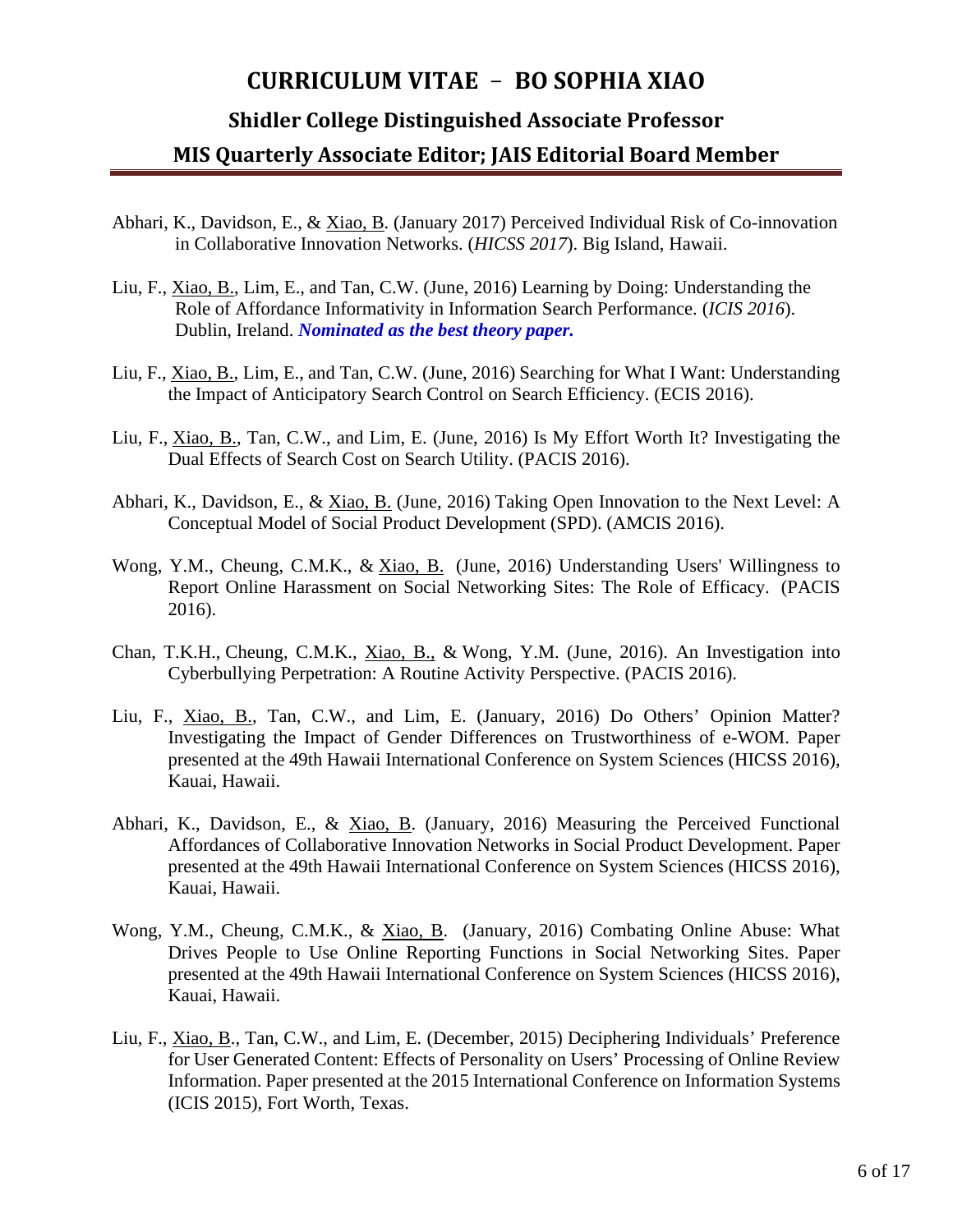#### **Shidler College Distinguished Associate Professor**

- Liu, F., Xiao, B., & Cheung, M.K. (December, 2015) Realizing Your Wishes: Alleviating Online Shopping Hesitation via Peer Consumer Review in Social Shopping Context. Paper presented at the 2015 International Conference on Information Systems (ICIS 2015), Fort Worth, Texas.
- Wong, Y.M., Cheung, and M.K., Xiao, B. (September, 2015) Fighting Online Abuse: Understanding User Acceptance of Online Reporting Functions of Social Networking Sites. Paper presented at the 2015 International Conference on e-Commerce, e-Administration, e-Society, e-Education, and e-Technology (e-CASE & e-Tech 2015), Kyoto, Japan. *Awarded Distinguished Paper of the conference.*
- Wong, Y.M., Cheung, M.K., Xiao, B., and Chan, T. (July, 2015) The Instigating, Impelling, and Inhibiting Forces in Cyberbullying Perpetration Across Gender. Paper presented at the 2015 Pacific Asia Conference on Information Systems (PACIS 2015), Singapore.
- Tillmann, N., Xiao Bo., Lim, E., Tan, C.W., and Heinzl, A. (June, 2015) Measuring Appeal in Human Computer Interaction: A Cognitive Neuroscience-Based Approach. Poster presented at the Gmunden Retreat on NeuroIS 2015, Gmunden, Austria.
- Liu, F. and Xiao, B. (January, 2014) Do I Switch? Understanding Users' Intention to Switch Between Social Network Sites. Paper presented at the 47th Hawaii International Conference on System Sciences (HICSS 2014), Big Island, Hawaii.
- Liu, F. and Xiao, B. (July, 2013) A Theoretical Model and Empirical Investigation of Social Networking Site Users' Switching Intention. Paper presented at the 2013 Pacific Asia Conference on Information Systems (PACIS 2013), Jeju Island, Korea.
- Xiao, B. and Tan, C.W. (August, 2012). Reducing the Perceived Deception of Product Recommendation Agents: An Empirical Examination of the Relative Impact of Transparency and Verifiability and the Moderating role of Gender. Paper presented at the 2012 Americas Conference on Information Systems (AMCIS 2012), Seattle, Washington.
- Wong, Y.M. and <u>Xiao, B</u>. (August, 2012). An Empirical Investigation of Factors Instigating, Impelling, and Inhibiting Cyber-Bullying Behavior. Paper presented at the 2012 Americas Conference on Information Systems (AMCIS 2012), Seattle, Washington.
- Xiao, B. and Tan, C.W. (April, 2012). Reducing the Perceived Deception of Product Recommendation Agents: The Impact of Perceived Verifiability and Perceived Similarity. Paper presented at the 2012 International Conference on e-Commerce, e-Administration, e-Society, e-Education, and e-Technology (e-Case & e-Tech 2012), Hong Kong. *Awarded Best Paper of the conference.*
- Xiao, B. and Wong, Y.M. (April, 2012). Cyber-bullying among University Students: An Empirical Investigation from Social Cognitive Perspective. Paper presented at the 2012 International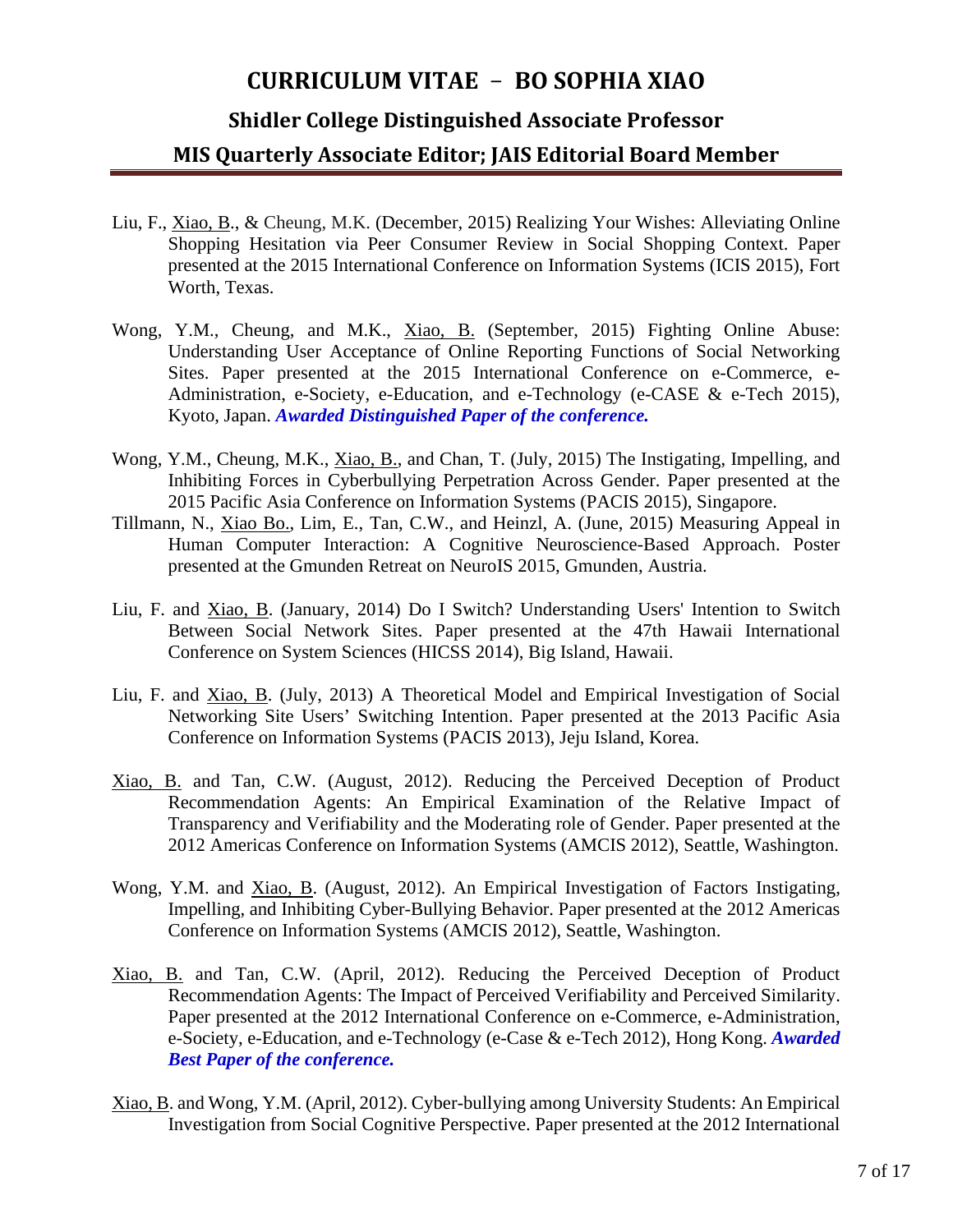#### **Shidler College Distinguished Associate Professor**

#### **MIS Quarterly Associate Editor; JAIS Editorial Board Member**

Conference on e-Commerce, e-Administration, e-Society, e-Education, and e-Technology (e-Case & e-Tech 2012), Hong Kong. *Awarded Distinguished Paper of the conference.*

- Cheung, M.K., Xiao, B., and Liu, L. (January, 2012). The Impact of Observational Learning and Electronic Word of Mouth on Consumer Purchase Decisions: The Moderating Role of Consumer Expertise and Consumer Involvement. Paper presented at the 45th Hawaii International Conference on System Sciences (HICSS 2012), Maui, Hawaii. *Nominated for Best Paper*.
- Xiao, B., Cheung, M.K., and Liu, L. (December, 2011). Do Actions Speak Louder than Voices? The Impact of Observational Learning and Electronic Word of Mouth on Consumer Purchase Decisions and the Moderating Role of Consumer Expertise. Paper presented at the 10th Annual Pre-ICIS Workshop on HCI Research in MIS (HCI/MIS 2011), Shanghai, China.
- Xiao, B., Cheung, M.K., and Thadani, D. (June, 2011). Assessing the quality and knowledge contribution of top IS journals: A citation analysis. Paper presented at the 2011 European Conference on Information Systems (ECIS 2011), Helsinki, Finland.
- Xiao, B. and Benbasat, I. (December, 2010). The Asymmetric Effects of Trust and Distrust: An Empirical Investigation in a Deception Detection Context. Paper presented at the 9th Annual Pre-ICIS Workshop on HCI Research in MIS (HCI/MIS 2010), Missouri, St. Louis.
- Cheung, M.K., Xiao, B., and Thadani, D. (December, 2010) Assessing the Quality and Knowledge Contribution of MIS Quarterly: A Citation Analysis. Paper presented at the 2010 Australasian Conferences on Information Systems (ACIS 2010), Brisbane, Australia.
- Xiao, B. and Tan, C.W. (December, 2006) Reducing the Perceived Deception of Product Recommendation Agents: The Impact of Perceived Verifiability and Perceived Similarity. Paper presented at the 5th Annual Pre-ICIS Workshop on HCI Research in MIS (HCI/MIS 2006), Milwaukee, Wisconsin.
- Xiao, B. (August, 2006) Organizational Adoption of Linux: An Institutional Perspective*.* Paper presented at the 2006 Americas Conference on Information Systems (AMCIS'06), Acapulco, México.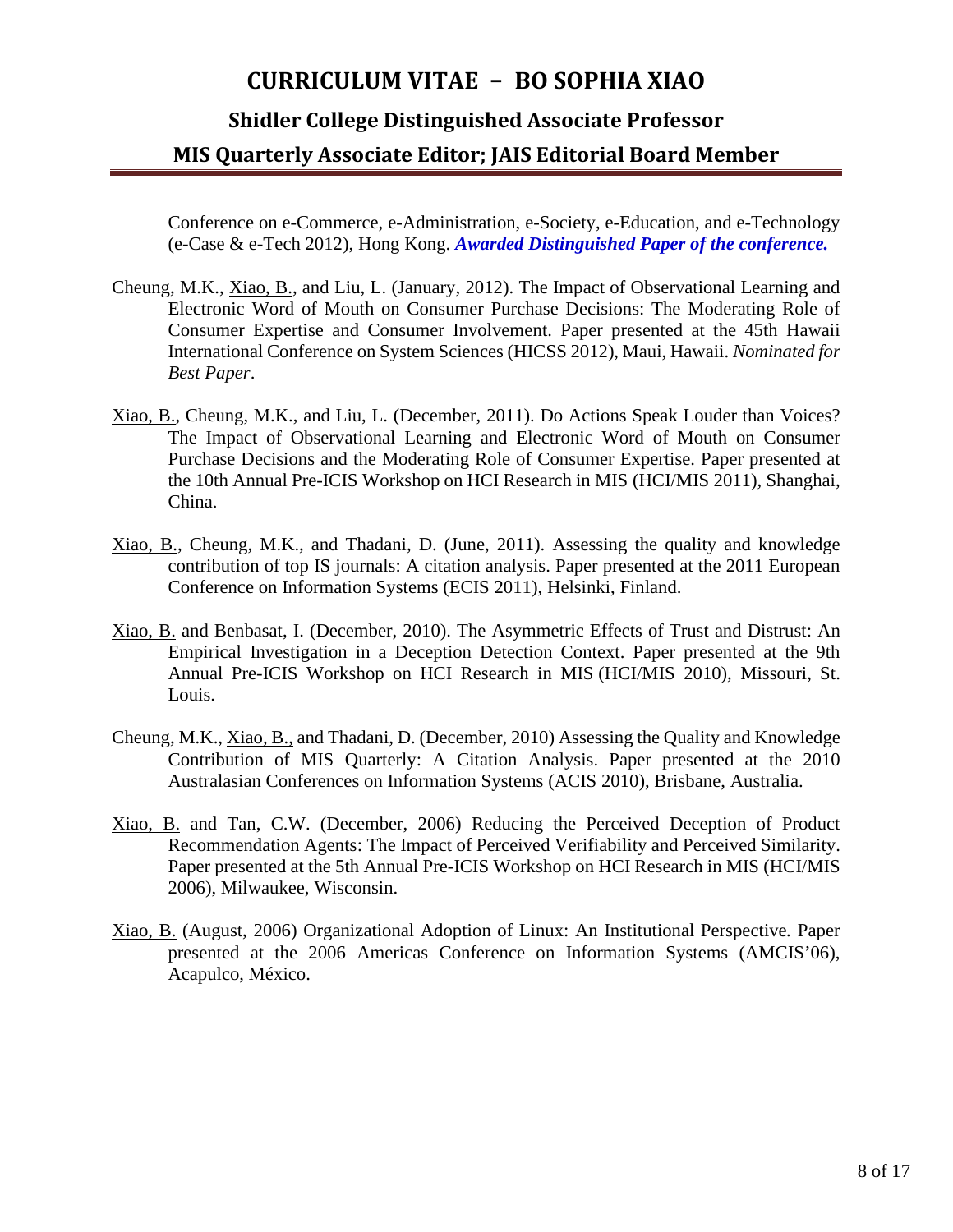**Shidler College Distinguished Associate Professor**

**MIS Quarterly Associate Editor; JAIS Editorial Board Member**

### **Book Chapter ( Published )**

- Abhari, K., Xiao, B., & Davidson, E. (2018) The Role of Actor Capability in (Re)Defining Platform Affordances: The Case of Open Innovation Platform. In *International Conference on HCI in Business, Government, and Organizations*, Fiona Fui-Hoon Nah and Bo Sophia Xiao (eds.), Springer, Cham., 551-562. Lecture Notes in Computer Science.
- Abhari, K., Xiao, B., & Davidson, E. (2017). Communication in Co-innovation Networks. In *International Conference on HCI in Business, Government, and Organizations*, Fiona Fui-Hoon Nah and Chuan-Hoo Tan (eds.), Springer, Cham., 139-153. Lecture Notes in Computer Science, vol 10293.
- Neben, T., Xiao, B. S., Lim, E., Tan, C. W., & Heinzl, A. (2015). Measuring Appeal in Human Computer Interaction: A Cognitive Neuroscience-Based Approach. In *Information Systems and Neuroscience*, Davis F., Riedl R., vom Brocke J., Léger PM., Randolph A. (eds.), Springer, Cham, 151-159. Lecture Notes in Information Systems and Organisation, vol 10.
- Xiao, B. & Benbasat, I. (2014) Research on Use, Characteristics, and Impact of E-Commerce Product Recommendation Agents: A Review and Update for 2007-2012. In *Research Handbook on Ebusiness Strategic Management*, F. J. Martínez-López (ed.), Springer, 403- 431.

## ONGOING RESEARCH PROJECTS

- Collaborative projects on health information systems, focusing on how to better design such systems to improve patients' care and well-being
- Collaborative projects on issues related to social and ethical implications of information and communication technology, with special focus on cyberbullying.
- Big data related collaborative projects focused on designing data searching/reduction/visualization artefacts to improve (1) users' search experience, and (2) their information provision/consumption experience on big data platforms.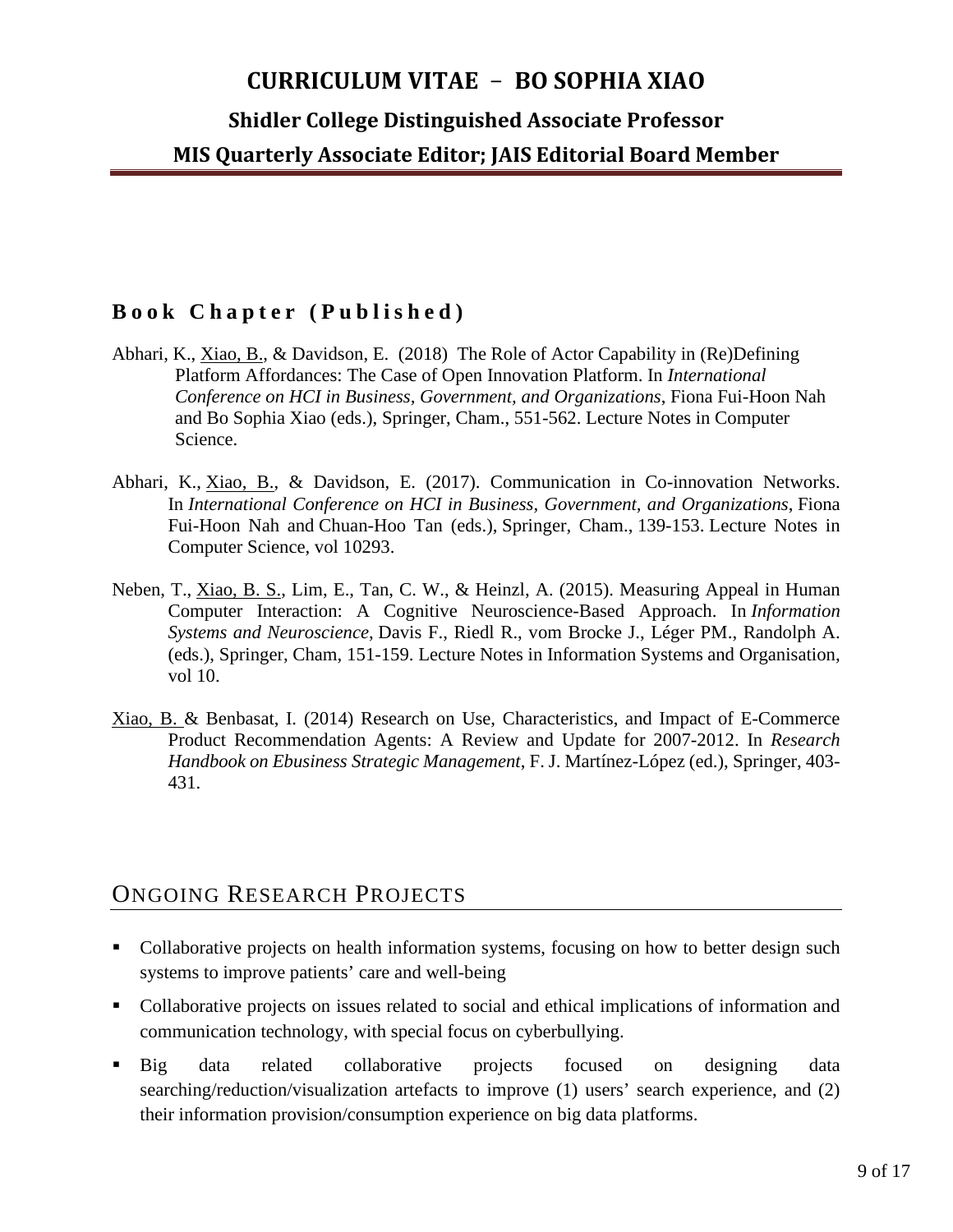# **Shidler College Distinguished Associate Professor**

#### **MIS Quarterly Associate Editor; JAIS Editorial Board Member**

# RESEARCH GRANTS AWARDED

| $2018 - 2021$ | Co- Investigator, National Natural Science Foundation of China<br>(no. 717712219)<br>Title: How Does E-Health Alleviate the Deficiency in Healthcare Service<br>Supply-Demand Matching? An Empirical Study from the Perspective of<br><b>Health Empowerment</b> |
|---------------|-----------------------------------------------------------------------------------------------------------------------------------------------------------------------------------------------------------------------------------------------------------------|
| $2017 - 2019$ | Co- Investigator, Young Scientists Fund, National Natural Science<br>Foundation of China (no. 71601124)<br>Title: An Investigation of the Effect of Adaptive Warning Strategies on<br>the Identification of Deceptive Online Consumer Reviews                   |
| $2016 - 2017$ | <b>Co- Investigator, General Research Fund of Hong Kong (no. 12511016)</b><br>Title: An Empirical Examination of Bystanders' Joining-In Behavior to<br>Cyberbullying on Social Networking Sites: A Moral Disengagement<br>Perspective                           |
| 2013-2021     | <b>Summer Research Grant</b><br>Shidler College of Business, University of Hawaii at Manoa                                                                                                                                                                      |
| $2012 - 2013$ | <b>Chief Investigator, Faculty Research Grant</b>                                                                                                                                                                                                               |
|               | Title: An Empirical Investigation of Cyber-Bullying Behavior among<br><b>University Students</b><br>Hong Kong Baptist University                                                                                                                                |
| $2010 - 2012$ | <b>Chief Investigator, Faculty Research Grant</b>                                                                                                                                                                                                               |
|               | Title: The Asymmetric Effect of Trust and Distrust: An Empirical<br>Investigation in a Deception Detection Context<br>Hong Kong Baptist University                                                                                                              |
| $2010 - 2012$ | <b>Chief Investigator, Faculty Research Grant</b>                                                                                                                                                                                                               |
|               | Title: Assessing the Quality and Knowledge Contribution of Top IS<br>Journals: A Citation Analysis<br>Hong Kong Baptist University                                                                                                                              |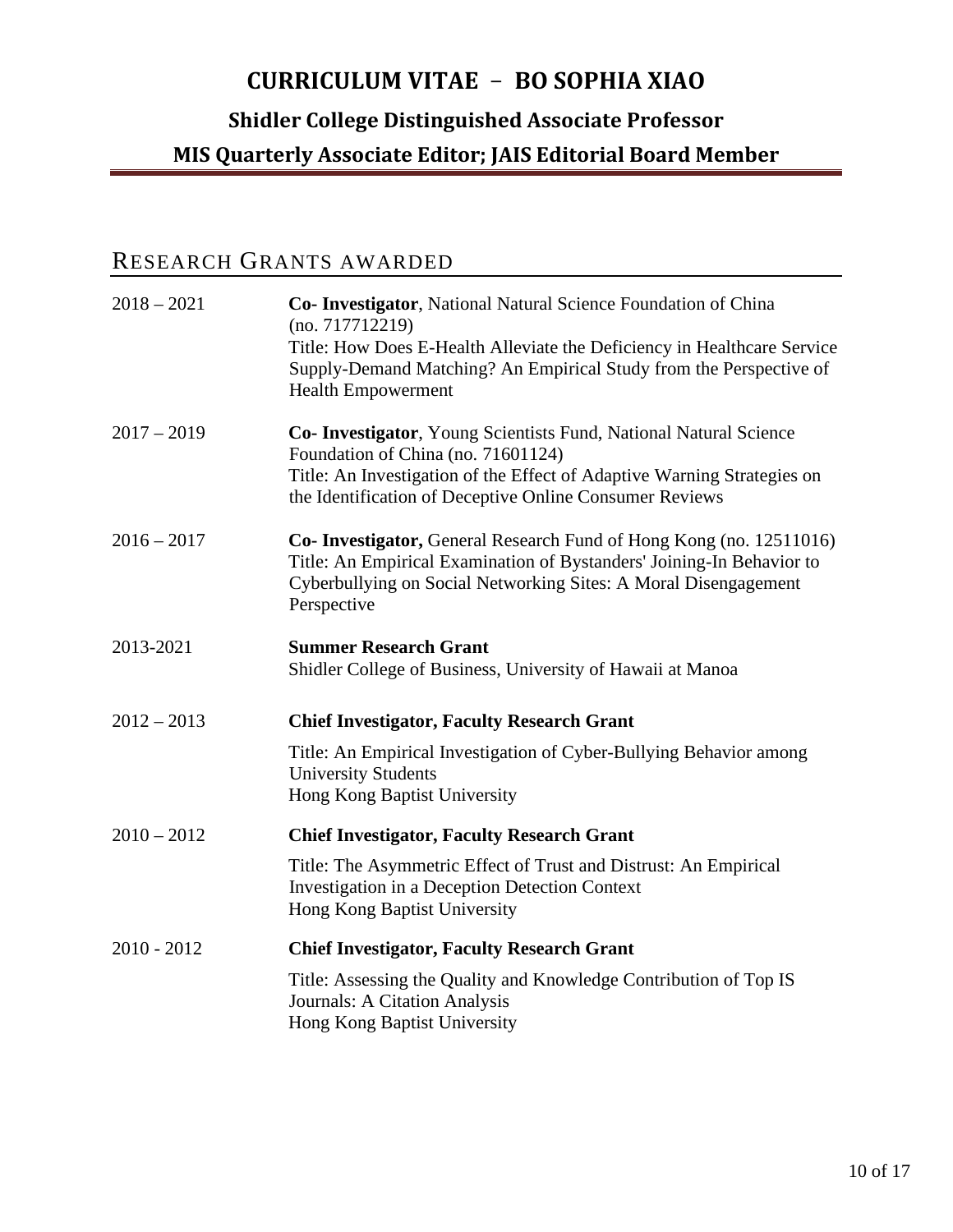**Shidler College Distinguished Associate Professor**

**MIS Quarterly Associate Editor; JAIS Editorial Board Member**

| $2009 - 2011$ | <b>Chief Investigator, Faculty Research Grant</b>                                                                                                                                                                   |
|---------------|---------------------------------------------------------------------------------------------------------------------------------------------------------------------------------------------------------------------|
|               | Title: An Empirical Investigation of the Impact of Perceived Verifiability<br>and Perceived Similarity on Consumers' Perceived Deception of Product<br><b>Recommendation Agents</b><br>Hong Kong Baptist University |
| $2007 - 2010$ | <b>Student Investigator with Professor Izak Benbasat</b>                                                                                                                                                            |
|               | Title: Improving the Design of IT Tools Intended To Reduce Consumer<br>Perceived Risk in E-Commerce                                                                                                                 |
|               | Social Sciences and Humanities Research Council of Canada 3-year<br>research grant                                                                                                                                  |
|               | The University of British Columbia                                                                                                                                                                                  |

# TEACHING AND SUPERVISING EXPERIENCE

# **Teaching Interests**

- **Information Systems/Technology Management**
- **Human-Computer Interaction**
- Research Methodology
- **Project Management**

## **Courses Taught**

- BUS 311: Information Systems for Global Business Environment
- BUS 630: Managing Information Technology for Strategic Advantage (to full-time MBA students, part-time MBA students, and EMBA students)
- BUS 625: Digital Transformation with IT (to MBA, EMBA, and Vietnamese EMBA students)
- **ITM 399: Directed Reading and Research**
- **BUS 699: Directed Reading and Research**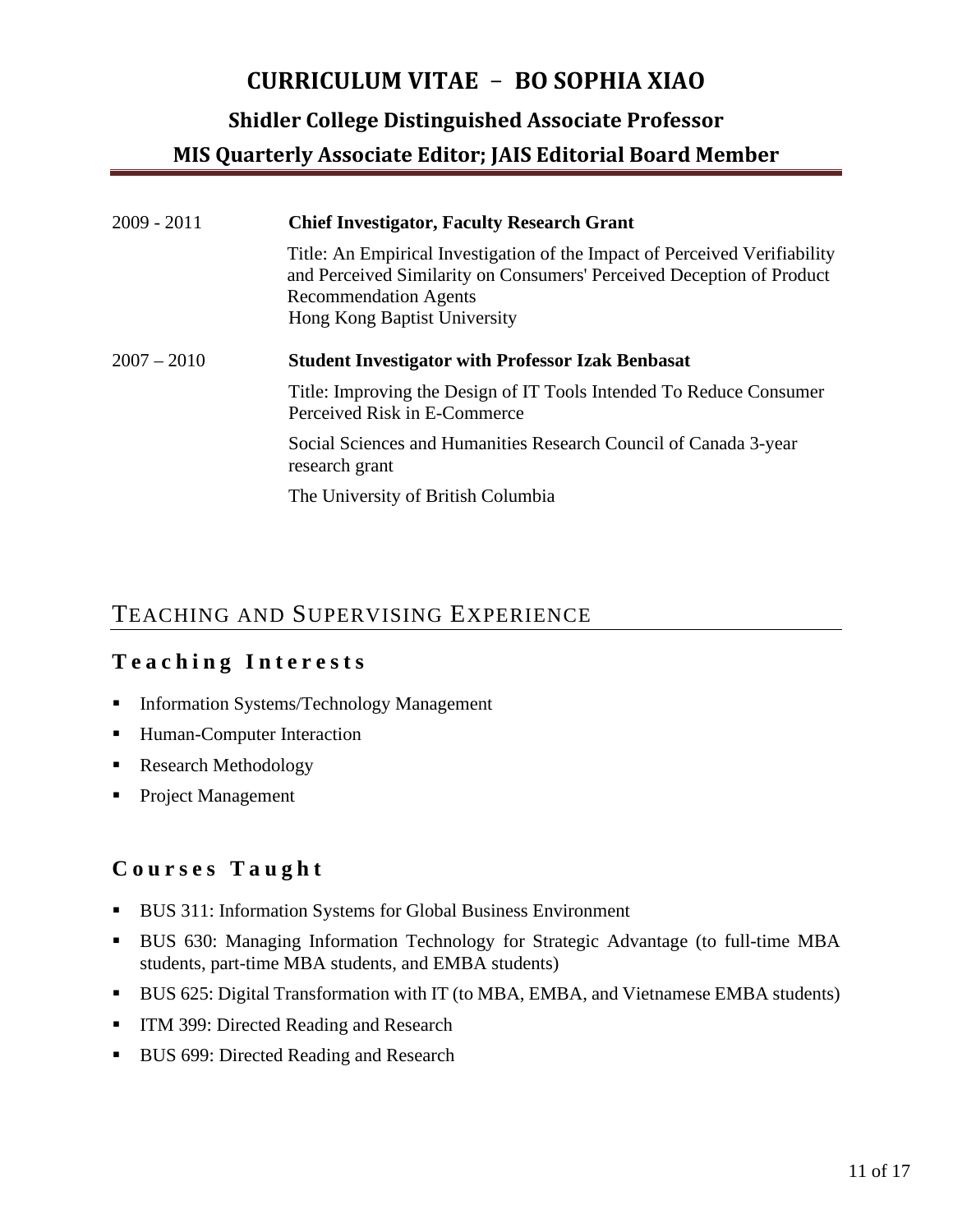### **Supervising Experience**

- Principal supervisor and co-supervisor of MPhil and PhD students
- Member of PhD Dissertation Committee
- **Principal supervisor of undergraduate Final Year Honors Projects**
- **Principal supervisor of MSc Projects (MSc in Information Technology Management)**

### **Course Development Experience**

- **Digital Transformation with Information Systems and Technology**
- **Information Systems for Global Business Environment**
- E-Business Strategy
- Technology Innovation and Entrepreneurship
- Digital and Social Media Engagement

## SERVICES AND PROFESSIONAL ACTIVITIES

## **Services to the Discipline**

#### **Journal Editorial Board**

- Associate Editor, Management Information Systems Quarterly
- Associate Editor, Internet Research
- Editorial Board Member: Journal of the Association for Information Systems
- Editorial Advisory Board member (Industrial Management & Data Systems)

#### **Journal Guest Co-Editor (Special Issue)**

- Guest Editor (Information Processing & Management Special Issue on "Dark Side of Online Information Behavior")
- Guest Editor (Internet Research Special Issue on "The Sharing Economy")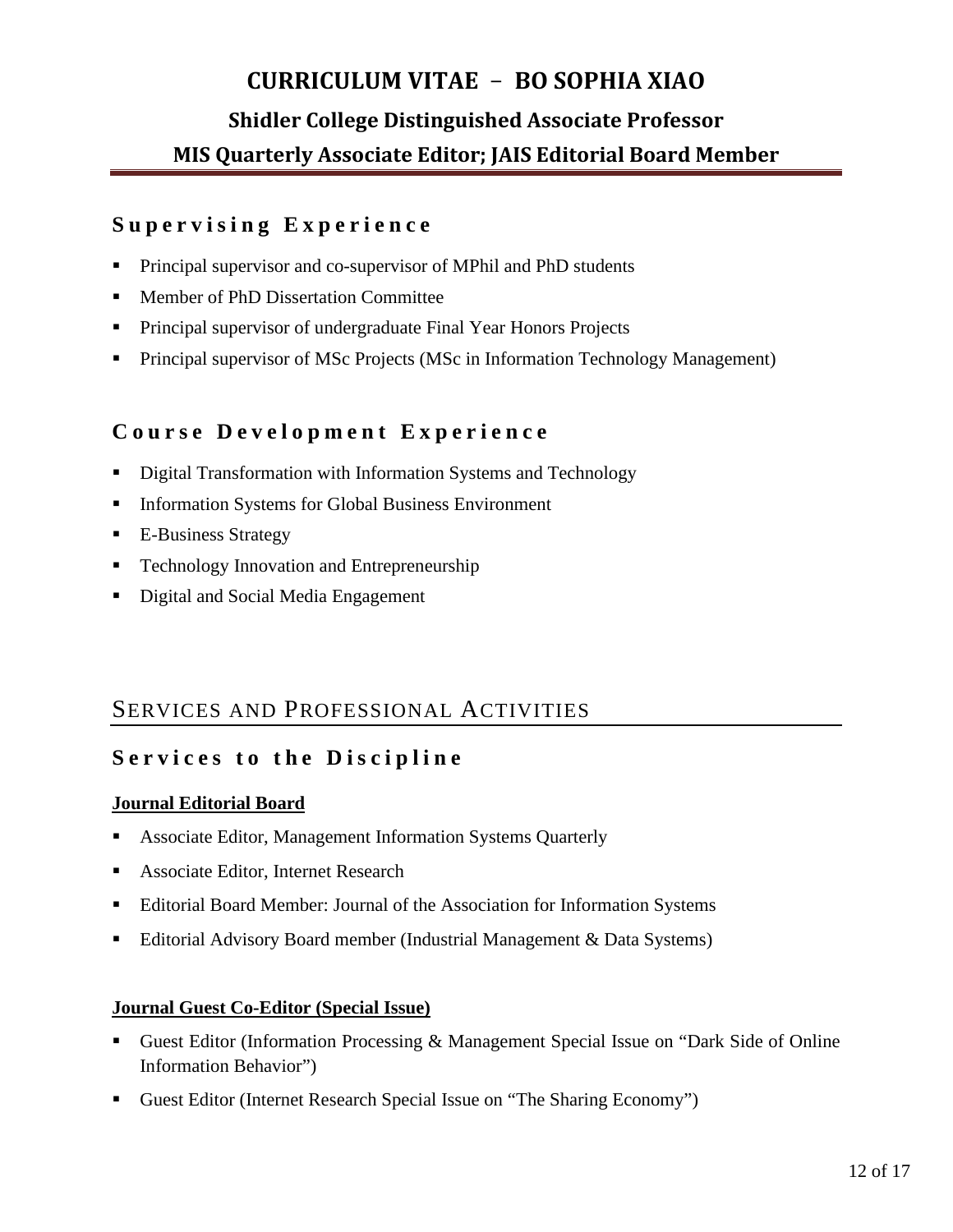- Guest Associate Editor (International Journal of Electronic Commerce Special Issue on the "Dark Sides of Digitalization")
- Guest Associate Editor (Information Systems Journal Special Issue on "The Digitization of the Individual")
- Guest Associate Editor (Information Systems Journal Special Issue on "Dark Side of IT Use")
- Guest Associate Editor (Decision Support System on "Omnichannel Business: Opportunities and Challenges")

#### **Conference Program Committees**

- **Conference Program Co-chair** (Pacific Asia Conference on Information Systems 2023)
- **Conference Program Co-chair** (International Conference on HCI in Business, Government and Organizations, 2018)
- **Conference Track Co-chair** (International Conference on Information Systems 2021, "Data Analytics for Business and Societal Challenges"; International Conference on Information Systems 2017, "HCI, Design Issues, and Design Science Research"; European Conference on Information Systems 2017, "Societal Implications of ICT"; Pacific Asia Conference on Information Systems 2018, "Social Media and Business Impact"; Pacific Asia Conference on Information Systems 2016, "Societal Implications of ICT Use"; European Conference on Information Systems 2016, "Designing Innovative Digital Services"; European Conference on Information Systems 2015, "Social Media Research and Analytics")
- **Conference Mini-track Co-chair** (Americas Conference on Information Systems 2012-2017; Hawaii International Conference on System Sciences 2013, 2015-2022)

#### **Mentorship**

- **Mentor, Virtual MISQ Author Development Workshop** (June, 2021)
- **Mentor, Virtual MISQ Reviewer Development Workshop** (December, 2020)
- **Mentor, Virtual MISQ Author Development Workshop** (August, 2020)
- **Mentor, MISO Reviewer Development Workshop** (International Conference on Information Systems, December, 2019)
- **Coordinator and Mentor, MISQ Author Development Workshop** (Pacific Asia Conference on Information Systems, July 2019)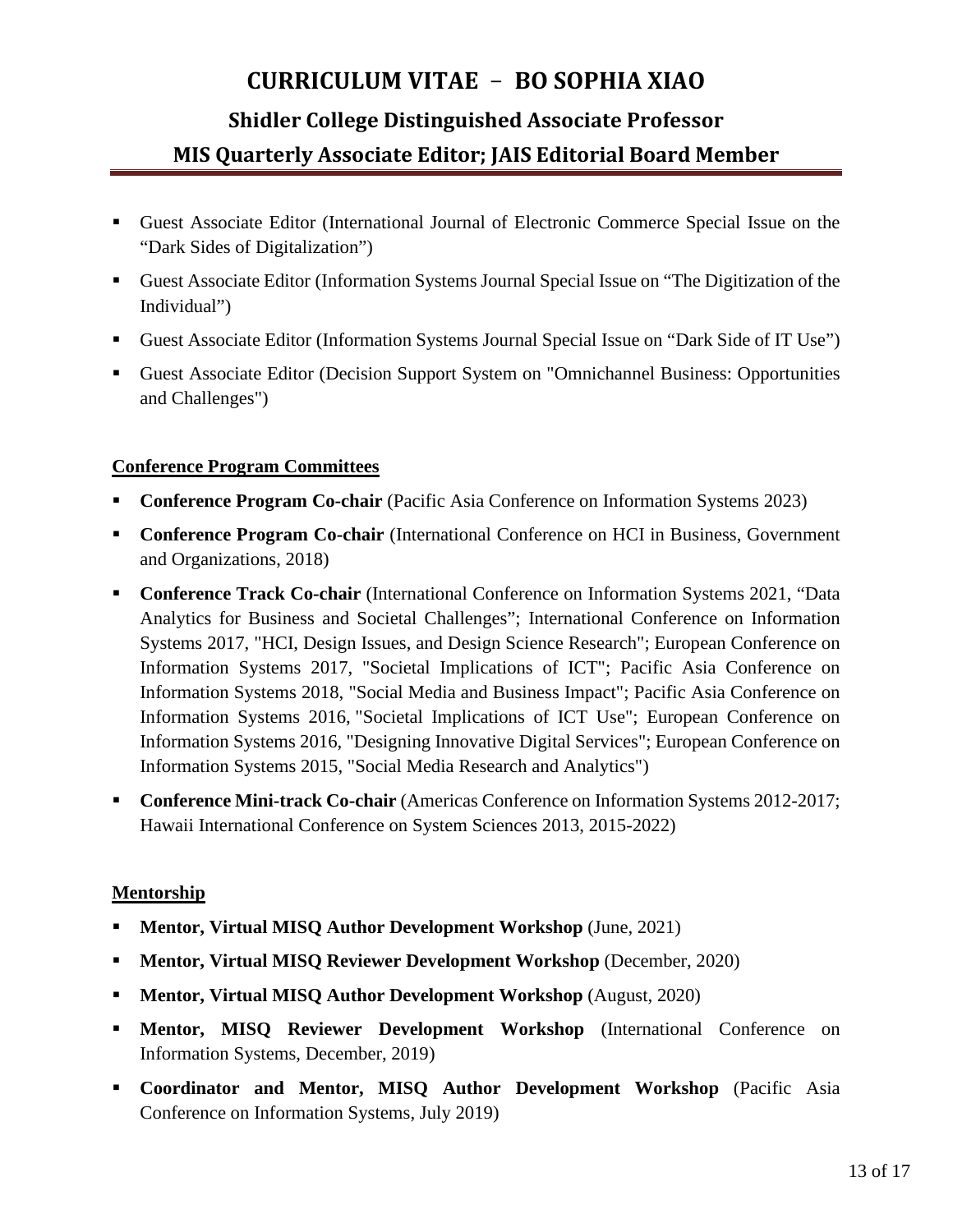#### **Shidler College Distinguished Associate Professor**

### **MIS Quarterly Associate Editor; JAIS Editorial Board Member**

**Paper-a-Thon Mentor** (ICIS 2018). The group mentored were among the 3 finalists invited to submit the paper to the Journal of the Association for Information Systems.

#### **Other Services to the Discipline**

- **Panel Chair** ("HCI in MIS: Emerging Research Opportunities and Challenges", The 15th Pre-ICIS HCI/MIS Research Workshop, December 2016)
- **Associate Editor** (International Conference on Information Systems 2011, 2013, 2015, 2017, 2019, 2020; European Conference on Information Systems 2013)
- **Program committee member** / board member (International Conference on HCI 2017; Annual Pre-ICIS Workshop on Digitization of the Individual 2016;Annual Pre-ICIS Workshop on HCI Research in MIS 2006, 2007, 2009, 2010, 2012; Pacific Asia Conference on Information Systems 2012, 2017)
- **Administrator** of the review system for Journal of Management Information Systems Special Issue on "Trust in Online Environments", 2008
- **Reviewer**

Journals: Management Information Systems Quarterly, Information Systems Research, Journal of Management Information Systems, Journal of the Association for Information Systems, European Journal of Information Systems, International Journal of Electronic Commerce, Journal of Electronic Commerce Research, Information and Management, Communications of the Association for Information Systems, DATA BASE for Advances in Information Systems, International Journal of Human-Computer Interaction, New Media & Society, etc.

All major conferences in Information Systems

General Research Fund of Hong Kong

Nominated as best reviewer for Annual Pre-ICIS Workshop on HCI Research in MIS (2008)

#### **Other Professional Activities**

- Active Member of the Association for Information Systems (AIS)
- Active Member of the Special Interest Group on Human Computer Interaction (SIGHCI)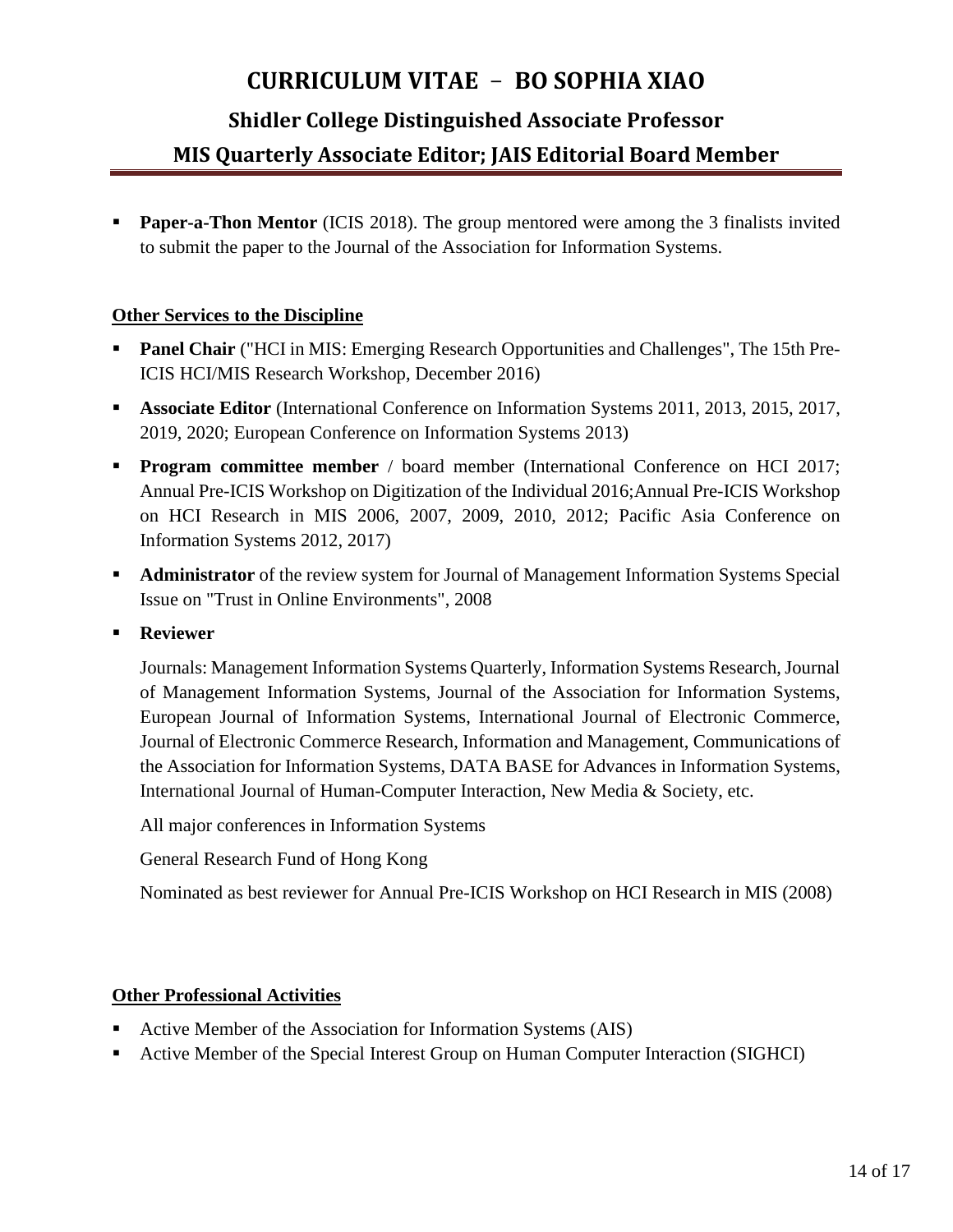#### **Visiting scholar/professor**

- o Department of Finance and Decision Sciences, School of Business, Hong Kong Baptist University, May-July, 2019; May-July, 2018; December 2017, December 2016, June-July, 2016, June 2015, January 2014 & April-May 2014, January-February 2014
- o Chang Gung University, Taiwan, December 2019
- o Nottingham University Business School China, July 2019; December 2017
- o Management Science and Engineering Department,Tongji University, July 2019
- o School of Business and Management, Shanghai International Studies University, June, 2019; May-June 2018
- o School of Business, Central South University, May-June 2019; May 2018; December 2017
- o School of Management, Zhejiang University of Technology, June 2019
- o Fowler College of Business, San Diego State University, July 2018
- o W.P. Carey School of Business, Arizona State University, July 2018
- o School of Management, Harbin Institute of Technology, June 2018
- o Lancaster University Management School, December 2016
- o Business School, University of Mannheim, May 2015
- o Department of IT Management, Copenhagen Business School, December 2013
- o National University of Singapore, August 2011
- o Antai College of Economics & Management, Shanghai Jiao Tong University, May 2012, June 2012, and December 2012

### **Services to University, College, and Department**

- Chair, PhD Program, Shidler College of Business, Aug 2021 July 2023
- Chair, Recruiting Search Committee, ITM department, 2016, 2018
- Member of the PhD Committee, Shidler College of Business; September 2017 to present
- ITM Department Representative, Faculty Senate Executive Committee, Shidler College of Business; September 2015 to August 2020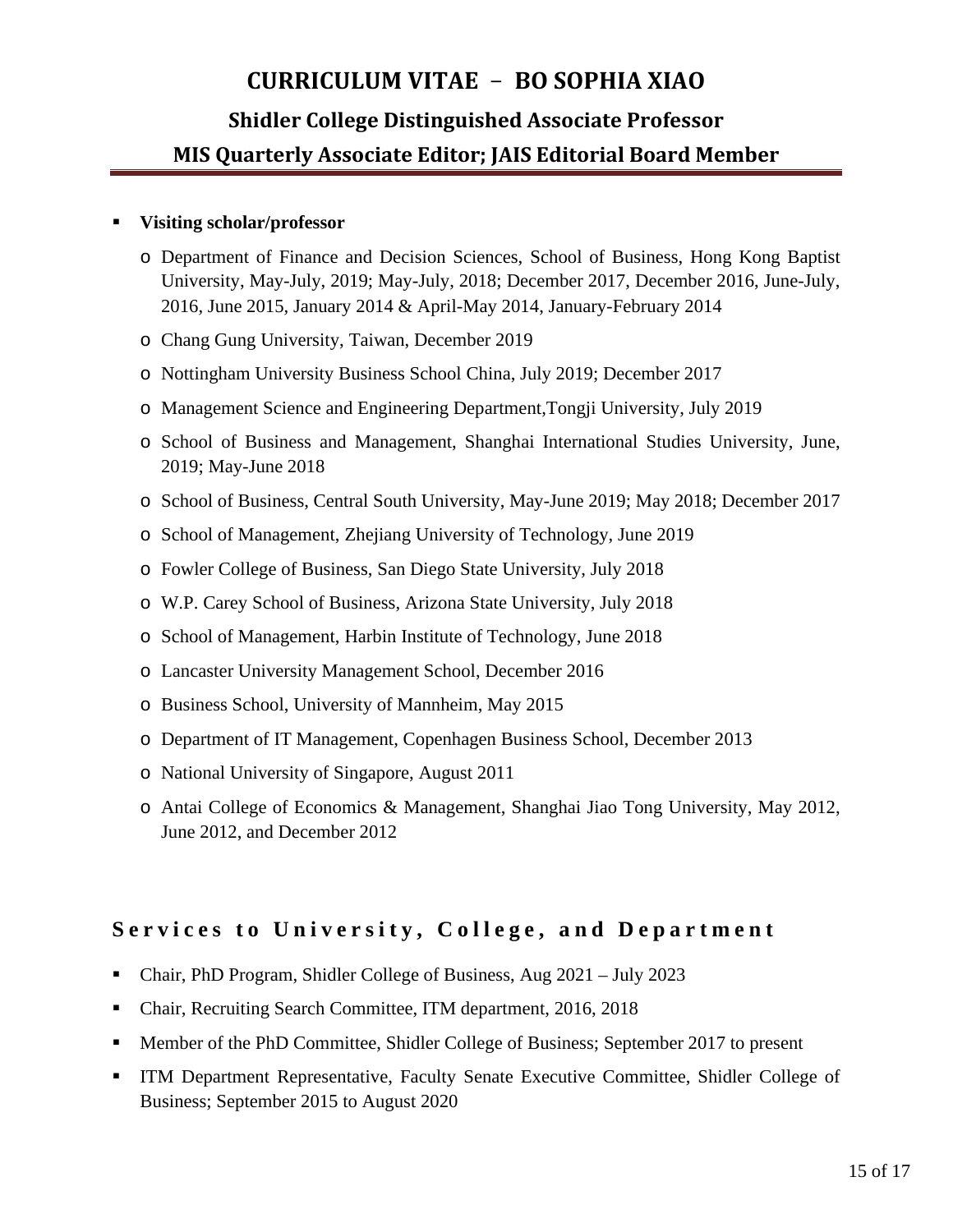- Faculty Senator, Manoa Faculty Senate (Committee on Faculty Services); April 2015 to August 2017
- Internal Operations Task Force member, Shidler College of Business; August 2016 to present
- **ITM** representative of the CIS PhD program Admissions Committee; evaluated applications to the program
- Conducted PhD seminars and coordinated/hosted seminars by visiting scholars

# AWARDS AND HONORS

| 2017-Present | <b>Shidler College Distinguished Associate Professor (Endowed)</b><br>Shidler College of Business, University of Hawaii at Manoa                |
|--------------|-------------------------------------------------------------------------------------------------------------------------------------------------|
| 2018         | <b>Highly Commended Paper in Internet Research, Emerald Literati</b><br><b>Award for Excellence</b>                                             |
| 2015-2017    | <b>Shidler College Faculty Fellow (Endowed)</b><br>Shidler College of Business, University of Hawaii at Manoa                                   |
| 2014-2015    | <b>Shirley M. Lee Research Award</b><br>Shidler College of Business, University of Hawaii at Manoa                                              |
| 2012         | <b>Outstanding Achievement Award</b><br>Faculty of Science, Hong Kong Baptist University                                                        |
| 2012         | <b>Best Paper Award</b><br>2012 International Conference on e-Commerce, e-Administration, e-<br>Society, e-Education, and e-Technology          |
| 2012         | <b>Distinguished Paper Award</b><br>2012 International Conference on e-Commerce, e-Administration, e-<br>Society, e-Education, and e-Technology |
| 2007         | <b>Doctoral Consortium Fellow</b><br>28 <sup>th</sup> International Conference on Information Systems CIS'07), Montréal,<br>Québec, Canada      |